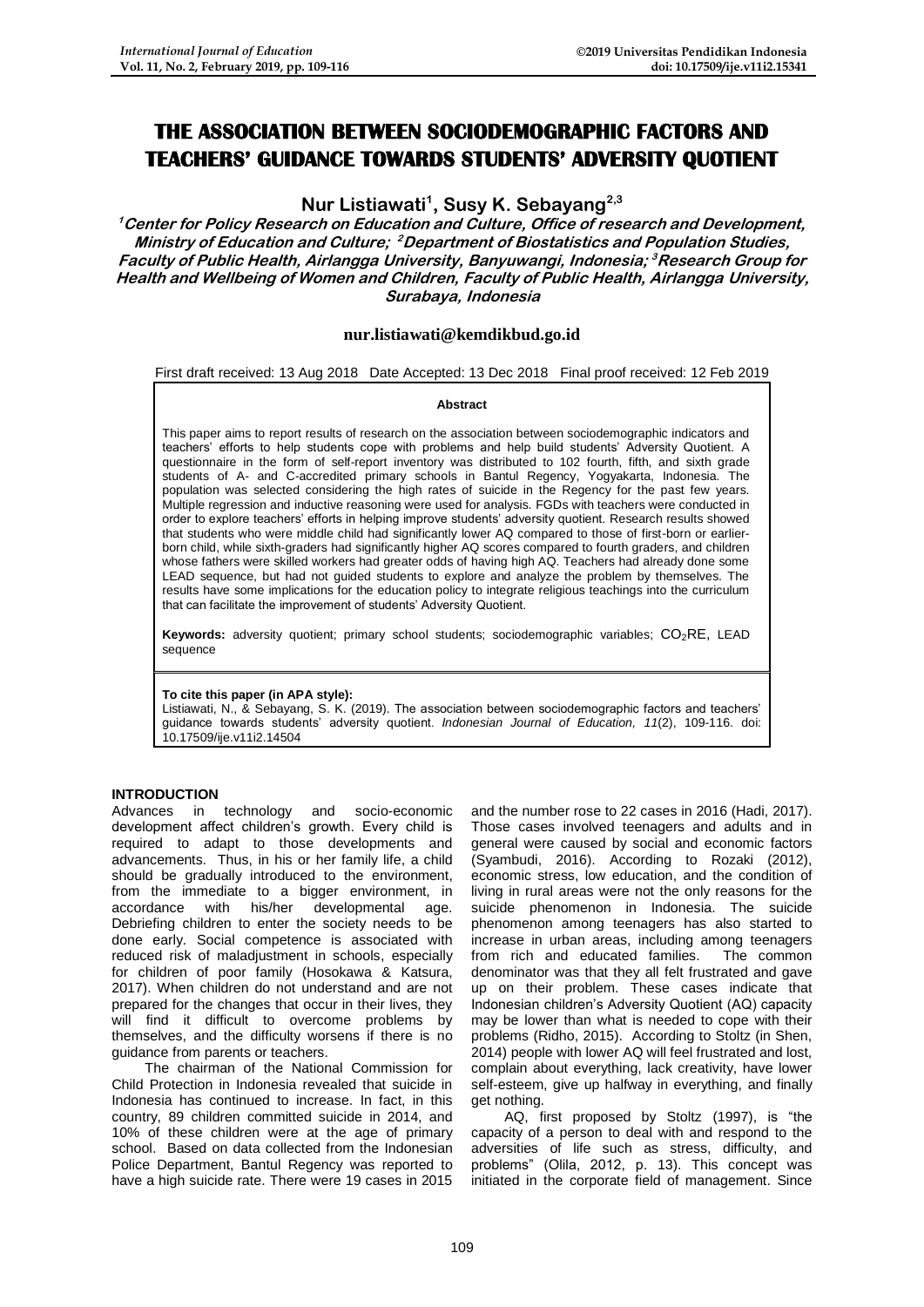the advent of the AQ concept, business organizations have paid more attention to its application, taking seriously the notion that the little time it takes to acquire tools to overcome difficulties can provide rich dividends in terms of better employee relations and work output (Crawford & Teo, 2000). But, the need to increase AQ capacity is not only important for people in business and industry. It can also be a potential tool to prevent suicide in Indonesian children and adolescents.

Based on data from the Central Bureau of Statistics (Indonesian BPS, 2014) Indonesia will soon have a demographic bonus and will have a surplus of human capital at productive age by 2030. Since 2012, Indonesia's dependency ratio has been around 50, indicating that every 2 productive citizens have to bear 1 person of non-productive age and the ratio has continued to decline. Human capital, the most important capital in modern economies, refers to the knowledge, information, ideas, skills, and health of individuals (Becker, 2002). National economies and the economic successes of individuals depend on how extensively and effectively people invest in themselves, including the capacity to cope with problems. Improving AQ is thus crucial not only to prevent suicide but also to achieve a high-quality human capital with special skills to overcome problems or difficulties.

The components of AQ include  $CO<sub>2</sub>RE$  (Shen, 2014). With this concept of AQ, a person can understand and improve his/her AQ as a capacity to deal with adversity. CO<sub>2</sub>RE refers to Control-Origin and Ownership-Reach-Endurance. Each component can be defined as follows:

1. Control: The extent to which a person considers himself/herself able to overcome any problems or difficulties. This capability can be developed during their upbringing by parents and teachers who develop the feeling of selfconfidence, being valued, cared for, and being heard in children.

2. The origin of the problem (Origin) and the power of a person to resolve the problem (Ownership): The extent to which a person is able to discover the cause of his/her problem and move to address the problem. This capability is developed through parental guidance in discovering the source of the problem.

3. Reach is the extent to which a person has the ability to limit the problem and consider the problem as a challenge, not an obstacle. With this capability, children learn the extent of the problem so it does not impact other aspects of life. This is developed through the guidance of parents and teachers.

4. Endurance or durability refers to how long the adversity will last, how long a person is able to survive the adversities in their life. This ability can be improved through parenting by always motivating children to take immediate action to resolve the problem so that the problems they experienced are not protracted (the belief that the problem will be fleeting). (Shen, 2014, p. 24)

These components indicate that we can make the measurement to determine the ability of a person to

handle adversity. Stoltz (in Olila, 2012) said that one can respond to adverse situations and rise above adversity. Life is like mountain climbing. People are born to ascend, meaning that one moves toward his/her purpose, no matter what the goal is. Therefore, AQ is the underlying factor that determines the ability of a person to ascend.

In his research on primary school students' Adversity Quotient, Olila (2012) distributed a 30-item questionnaire addressing six aspects of AQ: : (i) understanding one's ability to overcome problems, (ii) understanding what problem are faced and the causes of problems encountered, (iii) giving response to the problem and take actions, (iv) understanding the limitation of the problem and be able to limit the problem, (v) optimistic that the problem will quickly be elapsed and (vi) enthusiastic, optimistic, active, and have a strong interest. The students were offered with a situation and had to choose one of two different responses offered by two students in the case presented. The results demonstrate that the students' AQ was considered high.

In harmony with that notion, Niemiec, Ryan, and Deci (2006) in the theory of self-determination stated that a person has the urge (within himself) to strive, to improve personality and self-regulation capacity, and to integrate values to guide behavior. This is related to the first of  $CO<sub>2</sub>RE$  components that a person should have the ability to control his/her impulse and emotions in order to be able to respond positively to any adversity. A person needs encouragement from within him/herself, knowledge as motivation and a positive experience to improve achievement and well-being. According to Bandura and Zimmerman (in Astutik, Wismanto, & Goeritno, 2012) self-regulation is the ability to control behavior to improve one's performance. In addition, positive social relationships are important to improve the self-regulation of a person. So to be able to ascend, a person needs encouragement and self-regulation to govern their behavior and personality, AQ capacity, and social support. Not less important is the guidance of one's religion, which provides the best direction s/he takes in life.

AQ as a measure of the capacity to deal with problems in life can be improved through education. Education is very important to enable someone to take advantage of opportunities and cope with any changes in the environment (Shultz, 2002, p.x). The instilment of AQ capacity through education will be better started at an early age, as its impact will be experienced all the way into productive age and thus helps achieve high-quality human capital for Indonesia.

A previous study found that students in the accredited A schools had better perception of their AQ and parenting of teachers and parents than students in the accredited C schools. Parenting of teachers was not significantly associated with students' AQ, and why this happened should be studied. AQ of students in the district of Bantul was better than that of students in Bone Bolango (Listiawati, 2016). There might be some factors in demographic aspect which influence students' AQ that have not been studied (Center for Policy Research on Education and Culture, 2016). Another study found that social support is very important for children to develop their AQ optimally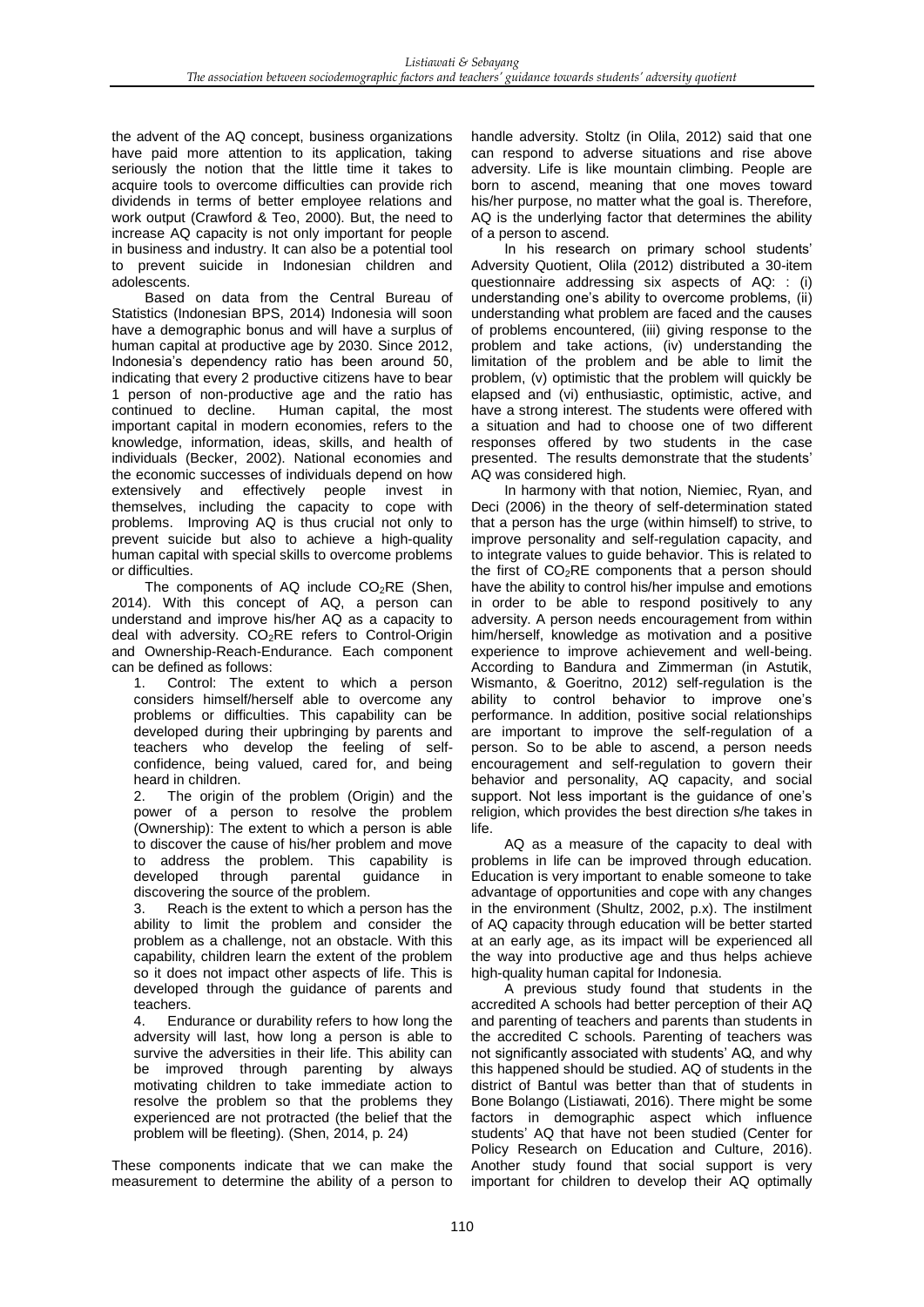(Ahyani, 2016) and another reported a positive relationship between student's AQ, social support, and task commitment (Bela, 2016). As can be seen from the previous studies, social support from the teachers is very important for children in school, but there are limited studies that discuss the effect of teachers' guidance on improving students' AQ.

This research, therefore, aimed to investigate: (i) Parenting style of teachers in two primary schools in Bantul, a regency in the Special Region of Yogyakarta that has a high ratio of suicide in teenagers and adults, and (ii) sociodemographic factors associated with student's AQ.

## **METHOD**

Respondents of this research were 102 students from two primary schools in the District of Bantul, Yogyakarta, Indonesia. The primary schools were purposively selected with one school representing Aaccredited schools and another school representing Caccredited schools in the area. All children attending grade 4, 5, and 6 were selected as samples. If there were more than one class for each grade, one class was selected at random. Therefore, the 102 students in the samples were from a total of 6 different classes. Respondents' age was around 10 – 14 years old. WHO defines ages 10-14 as the beginning of adolescence, whereas ParentFurther (2017) defines ages  $10 - 14$  to be in the same group as young teens. Thus, respondents were young teens or at the beginning of adolescence. The students in grade 4, 5, 6 was selected considering that in that age group, they are progressing from concrete logical operations to acquiring the ability to analyze, understand a complex concept, and think reflectively (Manning, 2002 in Caskey & Anfara, 2014). With that capacity, they would be able to assess their AQ and the parenting of their parents and teachers.

Questionnaires were administered to students in the form of a Self-report Inventory. Self-report is a form of personality test in which respondents provide information about themselves by answering a number of questions or statements. Self-report used to measure aspects of emotion, motivation, and attitude. This is known as a self-report inventory because the measurement results are derived from respondents' answers about themselves (Cohen & Swerdlik in Ciptadi, 2010). Students' perception of the parenting of their parents and teachers in developing their AQ was measured using inventory method, in which students had to choose yes or no to the situation related to LEAD variables. Cronbach's Alpha of the questionnaire was 0.81, indicating a good reliability (Kline,2000;

George & Mallery, 2003). Meanwhile, the score of total corrected items was >0.03 indicating a good validity (Azwar, 2000).

Focus group discussion (FGD) with teachers was also conducted to obtain information on how teachers knew if their students were in trouble and how teachers reacted when students faced adversities. The selection of teachers as key informants in the Focus Group Discussion (FGD) was done by the corresponding school principals. One school sent one teacher of grade 4, 5, or 6. Ten schools were invited to attend the FGD, including those selected for student survey. All representative schools were present at the FGD. Data collection was done between from 9 – 11 June 2016.

## **Variables**

In this research, the dependent variable is AQ and the independent variables are demographic variables. According to Burns in Kaur (2013, p.37), "demographic variables are characteristics or attributes of subjects that are collected to describe the sample."

Adversity Quotient (AQ) is defined as the capacity of a person to deal with and respond to the adversities of life such as stress, difficulties, and problems. Stoltz states (in Crawford & Teo, 2000) that AQ takes three forms. First, AQ is a conceptual framework for understanding a problem and improving all our potential to overcome it. Second, AQ is a measure of how a person responds to adversity as an unconscious pattern of behavior, which can be understood and changed. Third, AQ is a set of tools for modifying how a person responds to adversity and, as a result, increases overall personal and professional effectiveness. The combination of these three elements is a complete package to understand and improve a person's self-control in the face of adversity.

Teachers' responses to students and their problems were measured using LEAD (Stoltz in Crawford & Teo, 2000). L stands for listening to one's response to adversity, which covers responses such as listening, providing peace, motivation, and passion to a child to solve problems, forget about the problems, and move forward. E stands for guiding a child to explore all origins of the adversity, accepting appropriate blame for causing the adverse situation, and guiding a child to be responsible for and accountable in dealing with the adversity and to improve. A stands for guiding a child to analyze the problems and limits the impact on other facets of a child's life. D stands for guiding a child to do something to strengthen the child's resistance/endurance based on critical thought.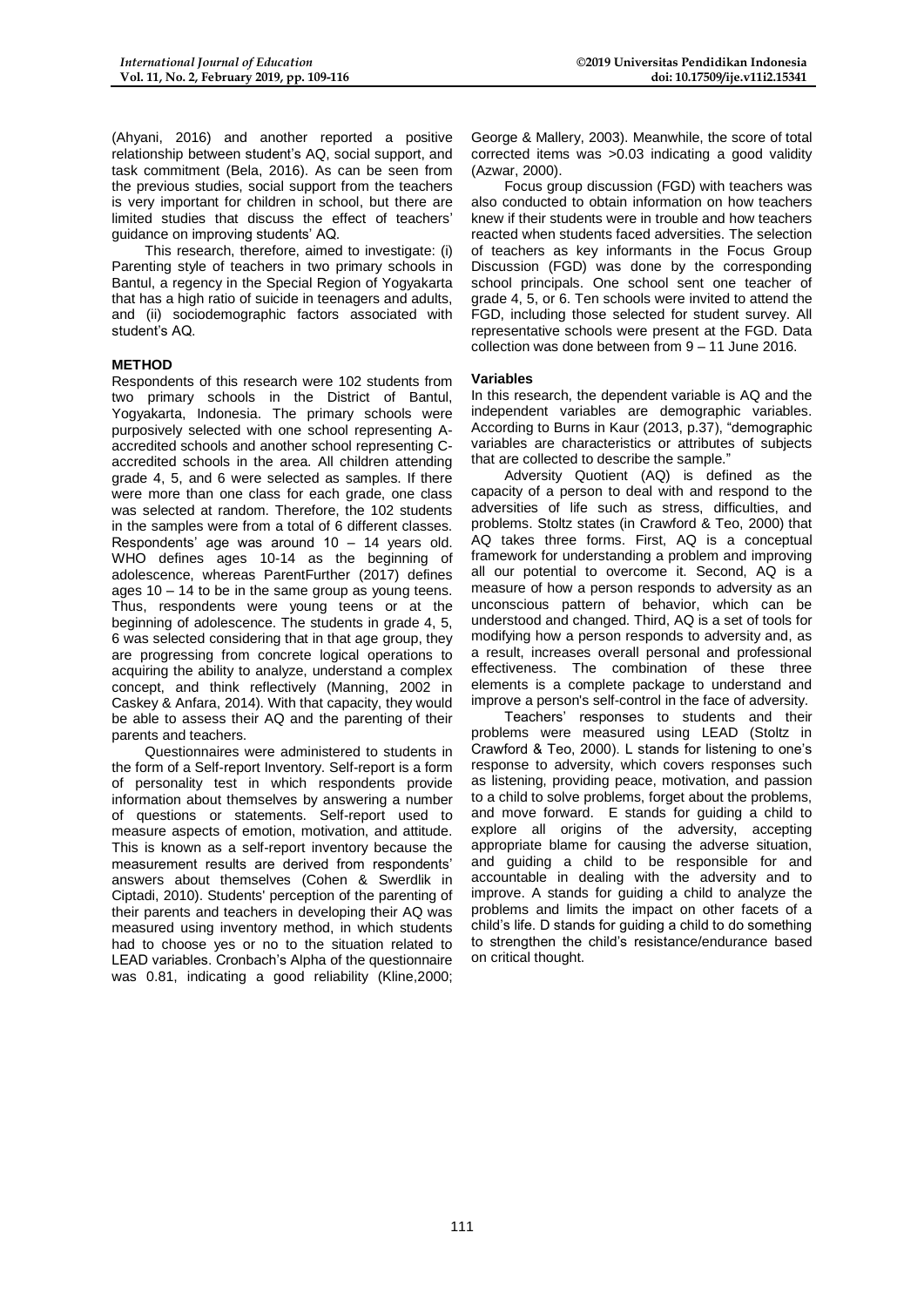| Dimensions                                    | Variables            | Operational definition                                                                                                                                                                                                                                            |  |  |  |  |
|-----------------------------------------------|----------------------|-------------------------------------------------------------------------------------------------------------------------------------------------------------------------------------------------------------------------------------------------------------------|--|--|--|--|
| Teachers' attempts to<br>improve students' AQ | <b>LEAD Sequence</b> | This is an effort to raise students AQ by Listening;<br>guiding students to Explore the origin of adversity<br>and take responsibility to solve it; guiding<br>students to Analyze and limit the problems, and<br>guiding students to Do Something to solve them. |  |  |  |  |
| Parents' Condition                            | Father's occupation  | employee, Indonesian national<br>Gov.<br>army/<br>policeman, a private employee, entrepreneur,<br>skillful<br>professional<br>worker.<br>worker,<br>farmer/breeder/fisher,<br>blue<br>worker,<br>collar<br>unemployment                                           |  |  |  |  |
| Demographic                                   | Gender               | Gender of the students                                                                                                                                                                                                                                            |  |  |  |  |
| variables                                     | Birth order          | Oldest, middle, youngest, only child                                                                                                                                                                                                                              |  |  |  |  |
|                                               | Grade in Education   | 4 - 6 grade of primary school                                                                                                                                                                                                                                     |  |  |  |  |

**Table 1. AQ, parenting, and students' demographic dimensions and definition** 

The sociodemographic variables of interest here are gender, birth order, grade, father's and mother's occupation. Gender was defined as boys and girls; birth order was categorized into oldest, middle, youngest, and only child; grade was children's level of education at the time of the interview.

## **Data Analysis**

AQ was categorized into high (equal to or above median score) and low (below median score). Logistic regression was used to analyze the association between demographic factors and AQ category using Stata 14. Information from FGD was analyzed using an inductive reasoning approach. This approach was used to describe the problems based on the facts. This approach analyses from specific information to broader generalizations and theories (Burney, 2008).

## **RESULTS**

Most students responded to all of the questions. There were almost as many girls as boys in the samples. Most children were either the first or the youngest child and at sixth grade. . Most of the respondents also had skilled fathers.

The demographic data of the respondents are presented in detail in Table 2.

## **Table 2. Distribution of Adversity Quotient**

| Category            | n  | %    | High AQ (%) |
|---------------------|----|------|-------------|
| Gender              |    |      |             |
| girls               | 50 | 49.5 | 74.0        |
| Boys                | 51 | 50.5 | 64.7        |
| <b>Birth order</b>  |    |      |             |
| oldest              | 36 | 35.6 | 72.22       |
| middle              | 15 | 14.9 | 40          |
| youngest            | 36 | 35.6 | 83.33       |
| only child          | 14 | 13.9 | 57.14       |
| Grade               |    |      |             |
| 4 <sup>th</sup>     | 16 | 15.8 | 43.75       |
| $5^{\text{th}}$     | 40 | 39.6 | 62.5        |
| 6 <sup>th</sup>     | 45 | 44.6 | 84.44       |
| Father's occupation |    |      |             |
| unskilled           | 39 | 38.6 | 48.72       |
| skilled             | 62 | 61.4 | 82.26       |
| Mother's occupation |    |      |             |
| unskilled           | 53 | 52.5 | 66.04       |
| skilled             | 48 | 47.5 | 72.92       |

#### **The association between demographic variables and student AQ**

Univariate analysis showed that there was no difference in the odds of having high AQ between boys and girls. The middle child had significantly lower AQ compared to the oldest child and they remained to have lower AQ scores compared to the oldest child after adjustment for grades and parent's occupation (Adj OR=0.22, 95%CI: 0.05 – 0.91, p=0.04). Children at sixth grade had significantly higher AQ. After adjustment for other covariates, children at sixth grade had nearly 5 times more odds of having higher AQ scores compared to children at  $4^{\text{th}}$  grade (Adj OR=4.82; 95%CI: 1.05 - 22.04, p=0.04). Having a father with a skilled job was also associated with more than 6 times higher odds of having AQ scores after adjustment (Adj OR: 6.26; 95%CI: 1.84 – 21.27, p<0.0001). There was no association between mother's occupation and AQ score (Table 3).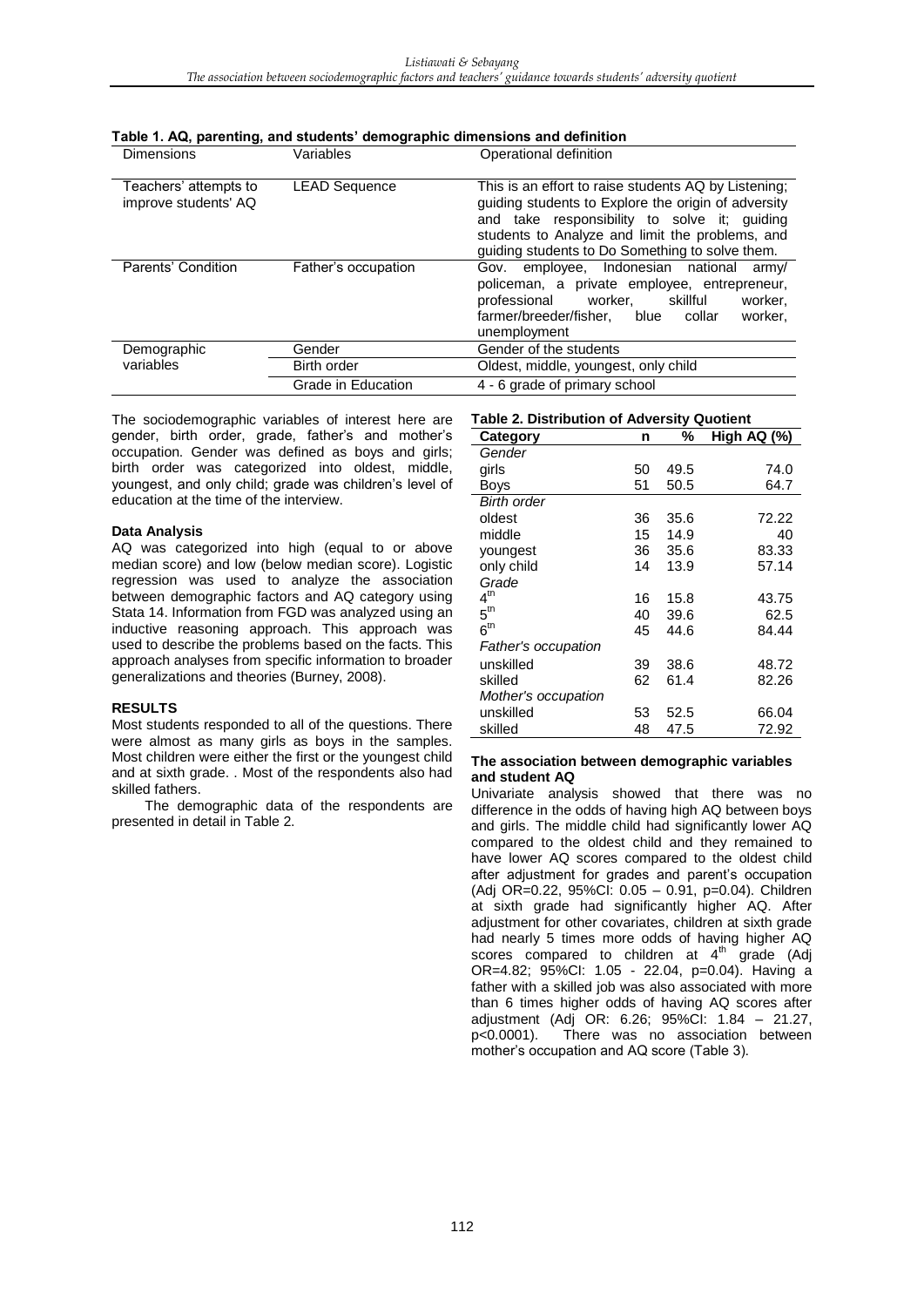|                     | <b>UNIVARIATE</b> |                 |                          |         |           | <b>MULTIVARIATE</b> |                                      |       |      |  |
|---------------------|-------------------|-----------------|--------------------------|---------|-----------|---------------------|--------------------------------------|-------|------|--|
| Demographic         |                   | 95% Confidence  |                          |         | Adj       | 95% Confidence      |                                      | р     |      |  |
| factors             | <b>OR</b>         | <b>Interval</b> |                          | p value | 0R        | <b>Interval</b>     |                                      | value |      |  |
| Gender              |                   |                 |                          |         |           |                     |                                      |       |      |  |
| girls               | Reference         |                 |                          |         |           |                     |                                      |       |      |  |
| boys                | 0.64              | 0.27            | $\overline{\phantom{a}}$ | 1.51    | 0.31      |                     |                                      |       |      |  |
| <b>Birth order</b>  |                   |                 |                          |         |           |                     |                                      |       |      |  |
| oldest              | Reference         |                 |                          |         | Reference |                     |                                      |       |      |  |
| middle              | 0.26              | 0.07            | $\overline{\phantom{a}}$ | 0.91    | 0.04      | 0.22                | 0.05<br>$\qquad \qquad \blacksquare$ | 0.91  | 0.04 |  |
| youngest            | 1.92              | 0.61            | $\overline{\phantom{a}}$ | 6.01    | 0.26      | 2.72                | 0.72<br>ä,                           | 10.34 | 0.14 |  |
| only child          | 0.51              | 0.14            |                          | 1.85    | 0.31      | 0.50                | 0.11                                 | 2.24  | 0.36 |  |
| Grade               |                   |                 |                          |         |           |                     |                                      |       |      |  |
| 4 <sup>th</sup>     | Reference         |                 |                          |         | Reference |                     |                                      |       |      |  |
| 5 <sup>th</sup>     | 2.14              | 0.66            | $\overline{\phantom{a}}$ | 6.95    | 0.20      | 1.44                | 0.29<br>$\overline{\phantom{a}}$     | 7.13  | 0.66 |  |
| 6 <sup>th</sup>     | 6.98              | 1.95            | $\overline{\phantom{a}}$ | 24.98   | 0.00      | 4.82                | 1.05<br>$\overline{\phantom{a}}$     | 22.04 | 0.04 |  |
| Father's occupation |                   |                 |                          |         |           |                     |                                      |       |      |  |
| unskilled           | Reference         |                 | Reference                |         |           |                     |                                      |       |      |  |
| skilled             | 4.88              | 1.97            | $\blacksquare$           | 12.06   | 0.00      | 6.26                | 1.84<br>$\qquad \qquad \blacksquare$ | 21.27 | 0.00 |  |
| Mother's occupation |                   |                 |                          |         |           |                     |                                      |       |      |  |
| Unskilled           | Reference         |                 |                          |         |           |                     |                                      |       |      |  |
| <b>Skilled</b>      | 1.38              | 0.59            |                          | 3.25    | 0.46      |                     |                                      |       |      |  |

## **Table 3. Association between demographic factors and adversity quotient**

## **Teachers' effort to raise the students' AQ**

As stated before, there were 10 teachers from 10 schools that were invited. Based on the FGDs with teachers, when there was a student who faced adversity, teachers' efforts were:1) Investigating the cause of student's problems by visiting student's home, asking friends and neighbors; 2) Approaching the parents and ask them to motivate their child to study and ensure the child to be confident. Child's selfconfidence is very important. This can be a starting point for the children to share about themselves with others; 3) Often asking students about their condition at home and school to make them feel the teacher was 'Listening' to them; 4) Giving appreciation for students' potential; and 5) Supporting students who have problems by helping them find solutions and cooperating with other teachers.

One of the teachers said this regarding students' character: "students' characters are very diverse; some are quiet, some are very active, etc.; therefore, a different approach for each one is needed. A teacher has to know how students' lives are at home, for example, by understanding their parents' characters."

Another teacher said regarding students' difficulties in learning and relationship with their family: "In the learning process, children who experience learning difficulties are usually less active. A family has an important role in a child's learning. If the family is harmonious, the learning process at home is also conducive. If a child has parents who are too busy working or s/he comes from a broken home family, s/he cannot study at home or study less at home, and so s/he must have learning difficulties at school." Besides parents' attempt to motivate children to learn and do their homework, the atmosphere in and around the house should be conducive for children to learn and do their learning activities. Quarrels between parents are sometimes needed for children to understand that there are conflicts in life. The important thing is how the conflicts are resolved and not protracted. As Cummings says, "Conflict is a normal part of everyday experience, so it's not whether

parents fight that is important. It's how the conflict is expressed and resolved, and especially how it makes children feel that has important consequences for children" (as cited in Divecha, 2014, par. 3).

Regarding child delinquency, a teacher reported that s/he appointed selected students to become agents and report their peers' actions that are considered disadvantageous, such as disturbing their friends while learning, being noisy while learning takes place, or tampering with CCTV screen while their teacher is not around to lock the monitoring although this is only an example since there are not many schools that have CCTV available. Another action is to get students to help overcome a problem of their friends in the classroom, or teacher stops the learning process momentarily until the atmosphere becomes conducive to continue. This way is often successful.

## **DISCUSSION**

The study found that middle child had significantly lower AQ compared to the oldest child, while children at higher grade levels and children whose fathers were skilled workers had significantly greater AQ. Teachers also have done some LEAD sequence to help students cope with their problems. Detailed discussion of the findings is presented below.

#### **The Association between Demographic Variables and Students' AQ**

The lack of significant association between gender and AQ in our study was in line with a study of workers in Taiwan that showed psychological tests cannot simply be determined by gender and should better be conformed to contemporary environments (Shen, 2014). This was also in line with the research of Cornista and Macasaet (2013) on the adversity quotient and achievement motivation that gender did not affect the AQ of third and fourth-year psychology students. The lack of significant association between gender and AQ in Indonesian primary school students can partly be explained by the high access to education for Indonesian girls. The numbers of boys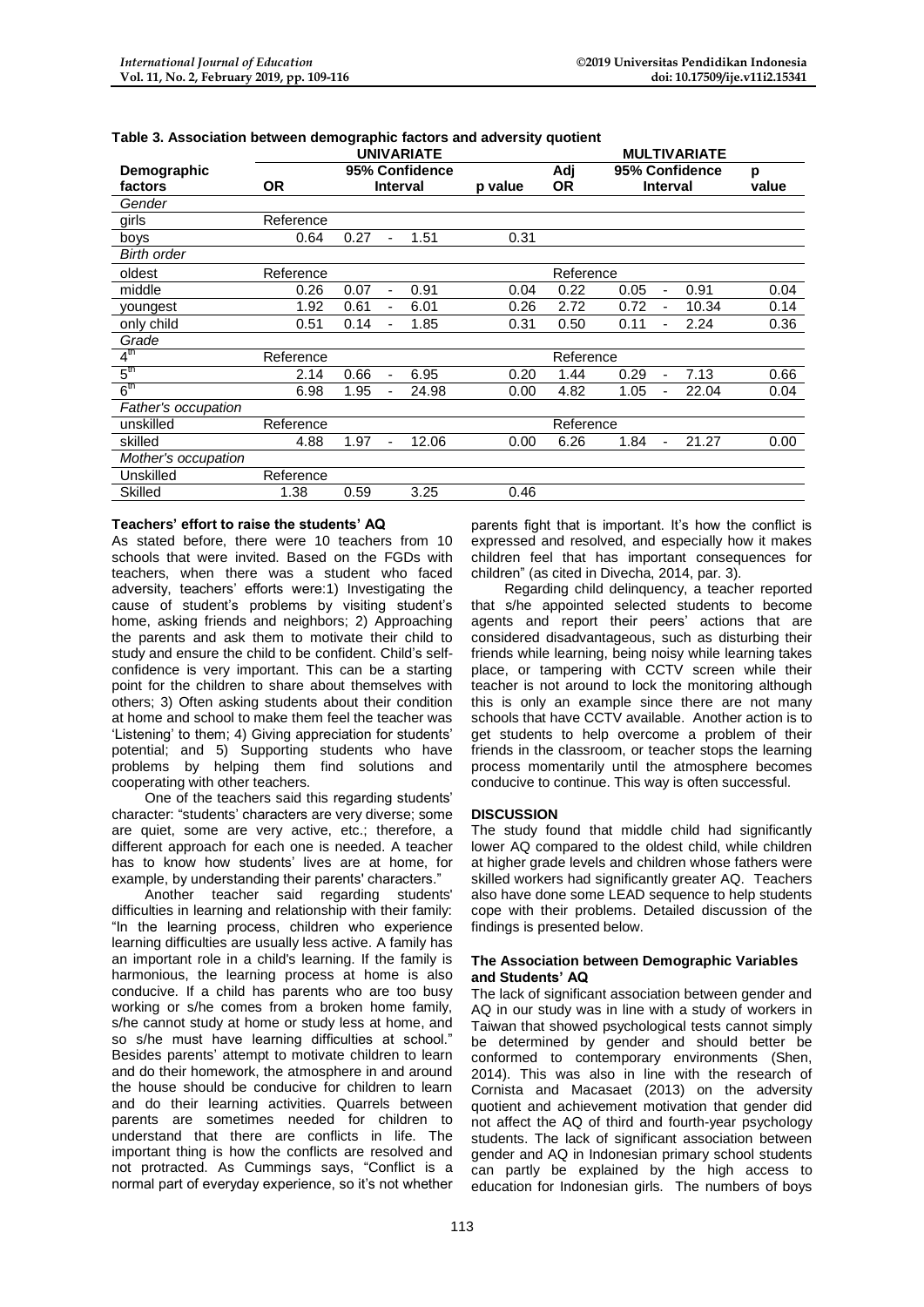and girls in our samples were balanced. Balanced numbers of the enrolment rate of female and male students in primary schools in Indonesia were also reported in 2016 (the Central Bureau of Statistics, 2016).

The odds for having low AQ in middle children may be due to the fact that culturally the youngest and oldest children as well as an only child in Indonesia usually get more attention and affection from their parents and other family members. This enhances selfesteem and makes students believe that they are more confident in doing things. The experience of a youngest child is similar to that of an oldest child. Their presence in this world is expected by the parents and the whole family, especially if they are the first grandchildren of a large family. They get affection and support to meet various kinds of needs. Meanwhile, a middle child is usually more succumbing to and more accepting of what they have been given. This condition can decrease middle children's motivation and spirit, and it can decrease their self-esteem as well.

A higher AQ score in children with a higher level of education shows that the experience and habituation of children who are in school longer affect their ability to adapt and face a variety of problems which are commonly experienced in school. This is in accordance with Shen's (2014) research on AQ in workers which found that when workers do the same job for a longer period of time, their ability to face adversity at work can be gradually trained. Therefore, experience has a significant effect on AQ.

The greater odds of having high AQ in children whose fathers work as skilled worker shows that AQ is associated with the socioeconomic status of the family. Skilled workers have higher education and thus may be more prepared to be parents. Beside their knowledge of how to maintain children's well-being, parents with higher education have many resources to give good parenting to their children, which is in contrast with low skilled worker parents. Low skilled workers have higher stress at work compared to the skilled worker. Research of Heinrich (2014) described that ongoing stress at work made parents more easily offended and "parents feel pressured by external demands to work for pay, such as financial uncertainty, welfare requirements, or the rising cost of goods that are thought to benefit children. . . These demands, in turn, may affect parents' job satisfaction, physical and mental health, coping resources and ability to provide socio-emotional support for their children" (p. 125). Beside parental characteristics, students' safety, comfort, and self-esteem also affect students' AQ. The safer, more comfortable, and more confident students feel, the higher the probability of their AQ to improve. This study, however, did not assess these variables.

## **Teacher's Efforts to Increase Students' AQ**

Teachers' effort will be insignificant without coordination and cooperation with parents as the statistic result tells us that all the independent variables of parents' and teachers' LEAD were significantly associated with AQ score if they were combined together (Listiawati, 2016). Data about teachers' efforts did not include challenges that teachers give to students and the students' ability or competence to respond to adversity. However, teachers already gave

some support using LEAD sequence, such as listening and exploring. However, exploration was only done by teachers by investigating the cause of students' problems. Teachers did not teach students to explore their own problem, limit the scope of their problems, and give guidance into analyzing the problem. Teachers knew that students had problems and they wanted to help them to solve the problems. Unfortunately, they were unaware that students needed guidance to solve problems by themselves. Problems, as well as challenges, are needed to make someone capable and strong enough to face life. Regarding this, Hetzel & Stranske (2007) stated that teachers have to challenge their students appropriately and regularly, orchestrate disequilibrium to promote task persistence, and teach students to frame failures and welcome challenge.

As AQ can be raised through habituation and learning, success is the destination of a trip that is decorated with various obstacles. If a person has the experience to overcome an obstacle, s/he will have a technique to overcome other obstacles and change his/her thoughts from focusing on obstacles to chances. Teachers should be able to make students continue doing something even if it is difficult. Children should not give up if faced with difficulties. As Pintrich et al. (in Ulstad et al, 2018) noted, regulation helps students to reach their study goals by focusing on completing the task even if they do not like the assignment or see them as interesting. Sometimes students are not interested in something because they have never tried it or they never do or engage in such activities. Sometimes, failures are important as not to make someone arrogant. Teachers should be able to make students see failures as a challenge and not slumped by failure.

## **Implications for education policy**

Our study shows the need for the government to train teachers the LEAD sequence, especially in guiding students to explore and analyze their own problems. It can be a difficult undertaking as internal exploration and analysis of students' own problems, although the efforts have been instilled in the current 2013 school curriculum. Unfortunately, teacher trainings so far have only been held to transfer knowledge, while the practice seems to be beyond reach. Apart from that, learning materials for students have not supported the instillation of AQ in their activities (Center for Policy Research in Education and Culture, 2018).

Indonesian people are devoted to religious teaching. Islam and Christianity, two major religions in Indonesia, prohibit self-harms and suicides (Ali, 1999; Got Questions Org., 2017). This is potentially a strong foundation for helping children improve their AQ. However, the government will need to translate those religious teachings into general educational curriculum in preparing children for life adversities. The Strengthening of Character Education program that is currently compulsory in all schools can be a vehicle for this AQ building. Further studies need to create a set of indicators of AQ that are compulsory to be measured in conjunction with student exam in all Indonesian schools.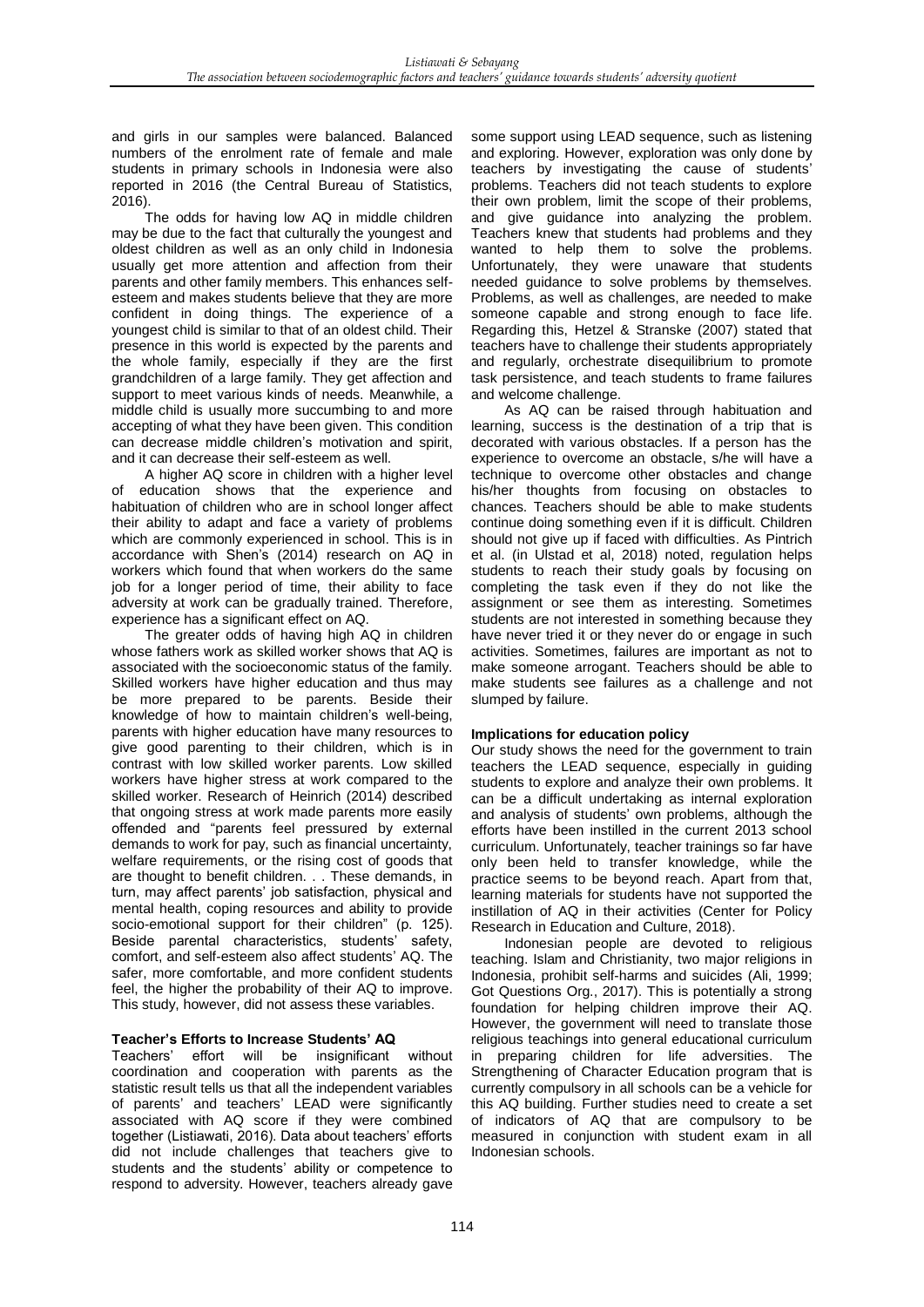## **CONCLUSIONS AND RECOMMENDATIONS**

AQ is the ability of a person to change adversity into a challenging life situation, and it should be improved from time to time. It is the basic need in human capital to succeed in life. Education can improve one's AQ; therefore, guidance from teachers is needed. Teachers as subjects in this research proved to have already done some LEAD sequence but had not guided students to explore and analyze problems by themselves. Hence, in the teaching and learning process, teachers need to promote task persistence and give more challenges to students.

The study also revealed groups of children to focus on. The study showed that students who were middle child had significantly lower AQ compared to those of oldest and youngest child, while sixth-grader had significantly higher AQ scores compared to  $4<sup>th</sup>$  and 5<sup>th</sup> grader and children whose fathers were skilled workers had greater odds of having high AQ. Therefore, the awareness of improving children's AQ from early childhood must be raised especially for the benefit of the groups of vulnerable children. Government should: (i) consider AQ as one of the key values in strengthening character education; (ii) provide dissemination and coaching to parents about the importance of AQ for children through the Directorate for Parenting Education; and (iii) provide guidance for teachers to implement LEAD to students in order to improve students' AQ. Further research needs to assess the influence of students' safety, comfort, and self-esteem on AQ.

#### **ACKNOWLEDGMENTS**

The research was a part of Character Education studies undertaken by the Center for Policy Research on Education and Culture. The studies were funded by government budget in 2016. The authors would like to thank students and teachers in Bantul Regency as respondents of this Research for making this paper possible. Our gratitude also goes to Yufridawati and Grace Wiradisastra for the enlightening discussions during the preparation of the manuscript.

## **REFERENCES**

- Ahyani, L.N. (2016). Meningkatkan adversity quotient (daya juang) pada anak-anak panti asuhan melalui penguatan social support. *Jurnal Psikologi Perseptual, 1*(1), 53-61. Retrieved from https://jurnal.umk.ac.id/index.php/perseptual/articl e/view/1079.
- Ali, A.Y. (1999). *The meaning of the Holy Qur'an*. Maryland U.S.A: Amana Publications.
- Astutik, E. W., Wismanto, Y. B., & Goeritno, H. (2012). Studi tentang regulasi diri dalam belajar, efikasi diri dan prestasi belajar matematika. *Jurnal Prediksi, Kajian Ilmiah Psikologi*, *2*(1), 203 -206
- Azwar, S. (2000). *Reliabilitas dan validitas*. Yogyakarta: Pustaka Belajar.
- Becker, G. S. (2002). The age of human capital in education. In E. P. Lazear (ed.), *The Twenty-First Century* (pp. 3-8). Retrieved from [http://media.hoover.org/sites/](http://media.hoover.org/sites/%20default/)  [default/f](http://media.hoover.org/sites/%20default/)iles/documents/ 0817928928\_3.pdf.
- Bela, P. S. (2016). *Hubungan antara daya juang dan dukungan sosial dengan task commitment pada mahasiswa yang sedang mengerjakan skripsi di*

*Perguruan Tinggi Negeri Yogyakarta*. (Undergraduate thesis), Islamic State University of Sunan Kalijaga, Yogyakarta.

- Burney, A. (2008). *Inductive & deductive research approach*. Pakistan: University of Karachi. Retrieved **from** [http://www.drburney.net/INDUCTIVE%20&%20](http://www.drburney.net/INDUCTIVE%20&%20%20DEDUCTIVE)  [DEDUCTIVE%20](http://www.drburney.net/INDUCTIVE%20&%20%20DEDUCTIVE) RESEARCH%20APPROACH%2006032008.pdf.
- Caskey, M., & Anfara, V.A. (2014). *Developmental characteristics of young adolescents*. Retrieved

from [https://www.amle.org/BrowsebyTopic/WhatsNew/](https://www.amle.org/BrowsebyTopic/WhatsNew/WNDet/TabId/%20270/) [WNDet/TabId/](https://www.amle.org/BrowsebyTopic/WhatsNew/WNDet/TabId/%20270/) 

[270/A](https://www.amle.org/BrowsebyTopic/WhatsNew/WNDet/TabId/%20270/)rtMID/888/ArticleID/455/Developmental-

Characteristics-of-Young-Adolescents.Aspx.

- Central Bureau of Statistics. (2014). *Proyeksi penduduk, mercusuar pembangunan negara*. Retrieved **from** [https://www.bps.go.id/KegiatanLain/view/id/85.](https://www.bps.go.id/KegiatanLain/view/id/85)
- Central Bureau of Statistics. (2016). *Angka partisipasi murni (apm) menurut tipe daerah, jenis kelamin dan jenjang pendidikan, 2009-2015.* Retrieved from [https://www.bps.go.id/linkTabelStatis/](https://www.bps.go.id/linkTabelStatis/%20view/id/%201614)  [view/id/ 1614.](https://www.bps.go.id/linkTabelStatis/%20view/id/%201614)
- Center for Policy Research in Education and Culture. (2016). *Penumbuhan karakter: Penumbuhan nilai daya juang pada siswa.* Jakarta: Center for Policy Research in Education and Culture, Office of Research and Development, MOEC Indonesia.
- Center for Policy Research in Education and Culture. (2018). *Evaluasi pelaksanaan pembelajaran kurikulum 2013*. Jakarta: Center for Policy Research in Education and Culture, Office of Research and Development, MOEC Indonesia.
- Ciptadi, B. (2010). *Self-report inventory*. Retrieved fro[m http://bcpsikometri.com/selfreport.](http://bcpsikometri.com/selfreport)
- Cornista, G. A. L., & Macasaet, V. J. A. (2013). *Adversity quotient and achievement motivation of selected third year and fourth year psychology students of De La Salle Lipa. A.Y. 2012-2013*. (Undergraduate Thesis). The Faculty of the College of Education, Arts, and Sciences, De La<br>Salle Lipa, Philippines. Retrieved from: Salle Lipa, Philippines. [https://www.peaklearning.](https://www.peaklearning/) com/documents/PEAK\_GRI\_cornista-

macasaet.pdf

- Crawford, L. E. D, & Teo, C. T. (2000). *Promoting adversity quotient among Singaporean school children*. Singapore: National Institute of Education (Singapore). Retrieved from https://repository.nie.edu.sg/bitstream/10497/381 7/1/REACT-2000-1-10.pdf
- Divecha, D. (20140). *Developmental science: What happens to children when parents fight*. Retrieved from: [http://www.developmentalscience.com/blog/2014/](http://www.developmentalscience.com/blog/2014/04/30/what-happens-to-children-when-parents-fight) [04/30/what-happens-to-children-when-parents](http://www.developmentalscience.com/blog/2014/04/30/what-happens-to-children-when-parents-fight)[fight.](http://www.developmentalscience.com/blog/2014/04/30/what-happens-to-children-when-parents-fight)
- George, D. & Mallery, P. (2003). *SPSS for windows step by step: A simple guide and reference 11.0 update (4 ed.)* Boston: Allyn & Bacon
- Got Question Org. (2017). *Apa pandangan Kekristenan mengenai bunuh diri? Apa kata Alkitab mengenai bunuh diri?* Retrieved from